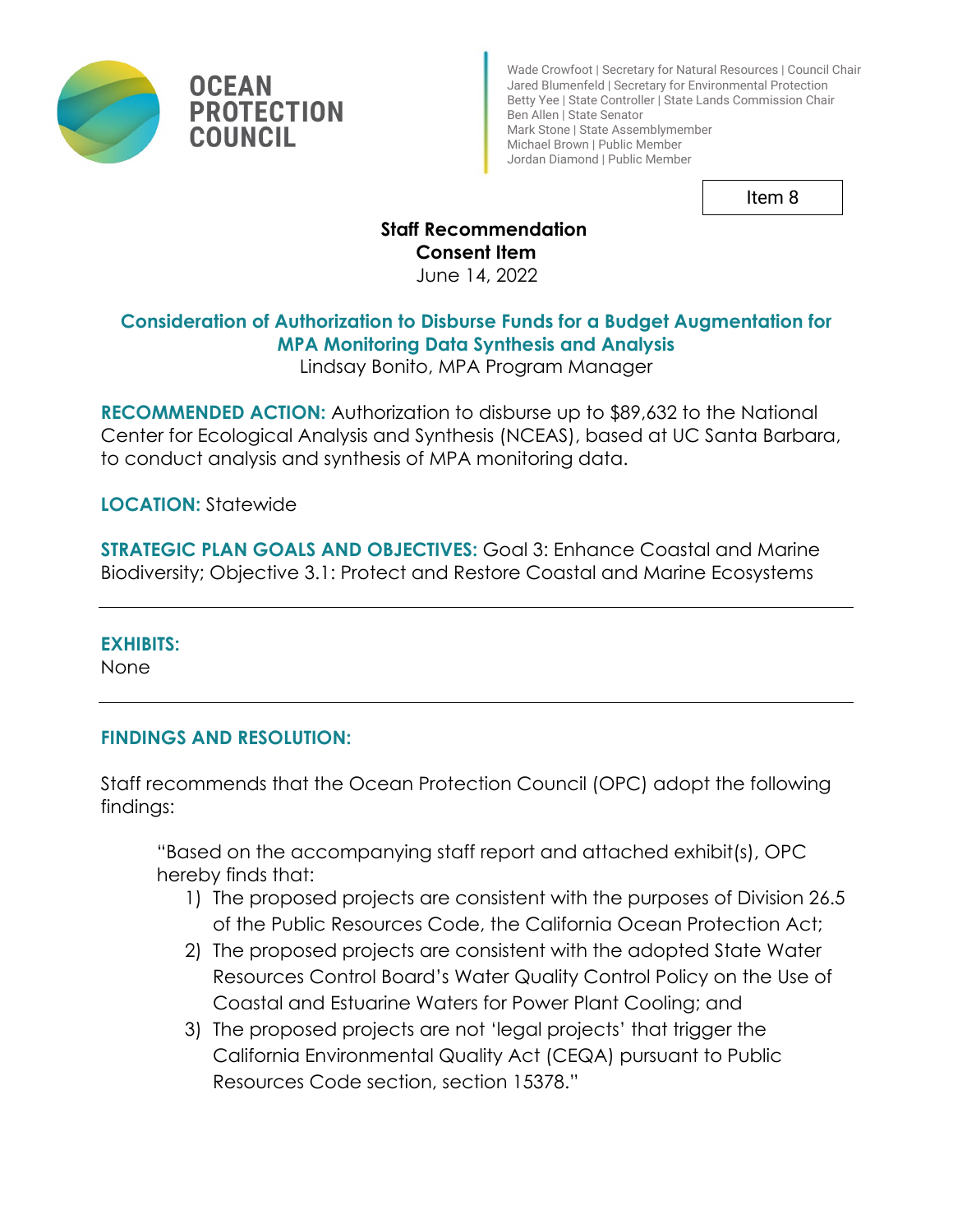Staff further recommends that OPC adopt the following resolution pursuant to Sections 35500 *et seq.* of the Public Resources Code:

"OPC hereby approves the disbursement of up to \$89,632 to the National Center for Ecological Analysis and Synthesis (NCEAS), based at UC Santa Barbara, to conduct analysis and synthesis of MPA monitoring data.

This authorization is subject to the condition that prior to disbursement of funds, the National Center for Ecological Analysis and Synthesis (NCEAS), shall submit for the review and approval of the Executive Director of the OPC detailed work plans, schedules, staff requirements, budgets, and the names of any contractors intended to be used to complete the projects, as well as discrete deliverables that can be produced in intervals to ensure the projects are on target for successful completion. All projects will be developed under a shared understanding of process, management and delivery."

#### **EXECUTIVE SUMMARY:**

Staff recommends that the Council approve the disbursement of an additional \$89,632 to analyze and synthesize MPA monitoring data, led by the National Center for Ecological Analysis and Synthesis (NCEAS), augmenting the budget of a project that was previously approved by the Council. To prepare for its first-ever decadal management review of the MPA Network, the State has invested significantly into both baseline and long-term monitoring of the MPA Network. The MPA monitoring program is a large component of the State's efforts to evaluate progress towards meeting the goals of the Marine Life Protection Act<sup>[1](#page-1-0)</sup>. The longterm monitoring project teams have published their findings to date in a series of publicly available technical reports[2](#page-1-1) which address MPA performance evaluation questions outlined in California's MPA Monitoring Action Plan[3](#page-1-2), and refined by the Decadal Evaluation Working Group[4](#page-1-3). Each technical report is specific to the individual habitats that were monitored; this project is working to integrate individual monitoring datasets and conduct analyses to address broader-scale MPA performance evaluation questions. In February 2021, the OPC approved \$500,000 to NCEAS to synthesize and analyze MPA monitoring data<sup>5</sup>, however, additional funding is needed for further analytical support for the NCEAS working group and for DataOne, a data repository service that houses OPC's MPA monitoring data and provides public access to datasets through a data portal<sup>6</sup>.

[2021\\_ADA\\_OST\\_revised12.2022.pdf](http://www.opc.ca.gov/webmaster/_media_library/2022/01/Evaluating-Californias-Marine-Protected-Area-Network-2021_ADA_OST_revised12.2022.pdf)

<span id="page-1-1"></span><span id="page-1-0"></span><sup>&</sup>lt;sup>1</sup> www.wildlife.ca.gov/Conservation/Marine/MPAs/MLPA<br><sup>2</sup> www.caseagrant.ucsd.edu/news/california-marine-protected-area-long-term-monitoring-program-final-reports-2019-2021<br><sup>3</sup> www.wildlife.ca.gov/Conservation/Marine/MPAs/

<span id="page-1-3"></span><span id="page-1-2"></span>

<sup>5</sup>

<span id="page-1-4"></span>[www.opc.ca.gov/webmaster/ftp/pdf/agenda\\_items/20210216/Item\\_6\\_\\_MPA\\_Monitoring\\_and\\_Data\\_Analysis\\_StaffRec\\_FINA](http://www.opc.ca.gov/webmaster/ftp/pdf/agenda_items/20210216/Item_6__MPA_Monitoring_and_Data_Analysis_StaffRec_FINAL.pdf) [L.pdf](http://www.opc.ca.gov/webmaster/ftp/pdf/agenda_items/20210216/Item_6__MPA_Monitoring_and_Data_Analysis_StaffRec_FINAL.pdf) 6 <https://search.dataone.org/portals/CaliforniaMPA>

<span id="page-1-5"></span>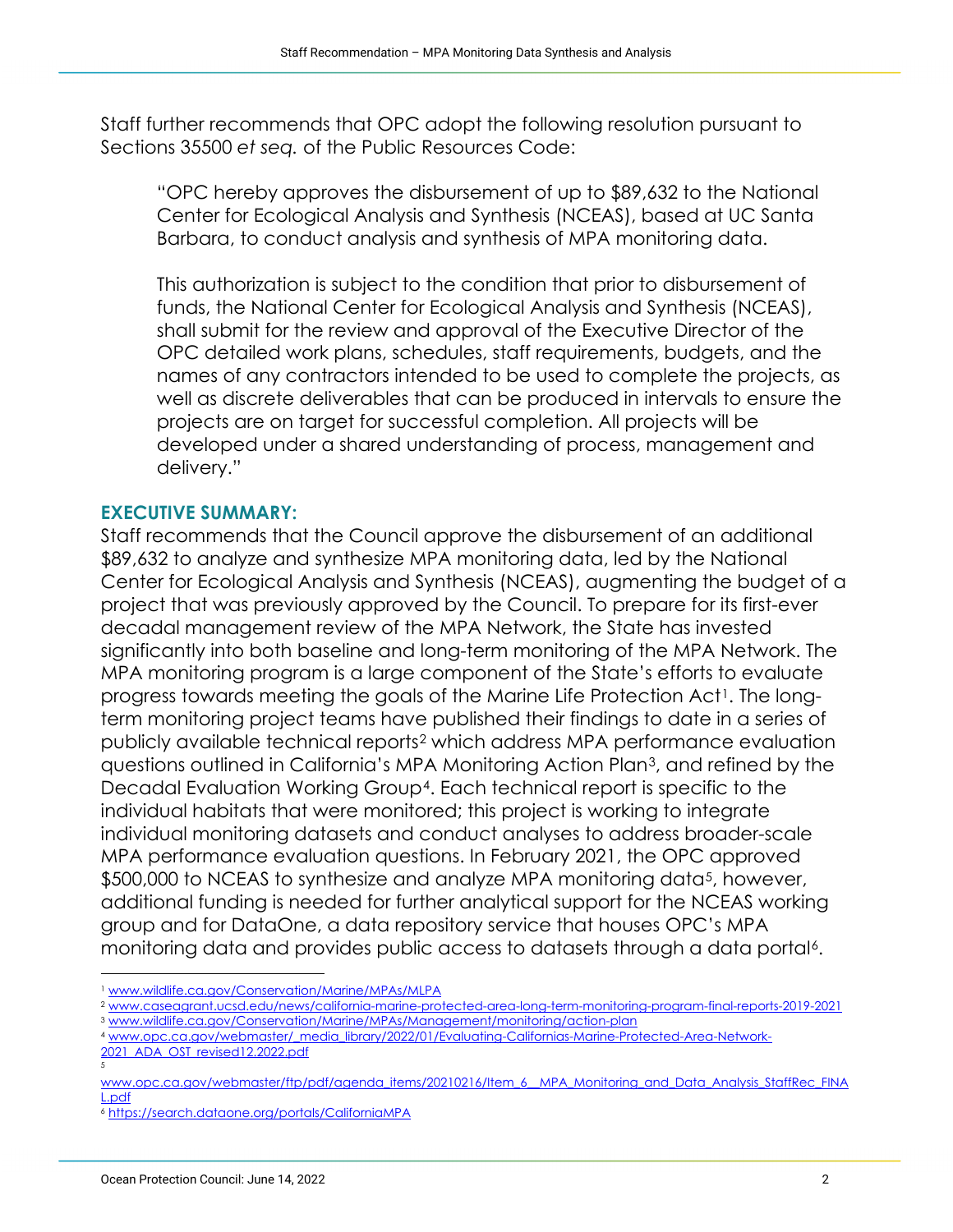This project will provide the State with critical information on MPA performance that will inform adaptive management of California's MPAs into the future, helping to ensure a successful management review of the MPA network in 2022 and contributing to broader state priorities such as sustainable fisheries and climate resilience.

# **PROJECT SUMMARY:**

## **Background:**

In preparation for the first decadal management review of the MPA Network, significant investment has been made on behalf of the state to implement and support both baseline and long-term monitoring efforts statewide. To best assist the Fish and Game Commission, California Department of Fish and Wildlife and OPC for the upcoming 2022 review, analyses are needed to integrate baseline and long-term datasets, explicitly incorporate influencing factors (e.g. climate change) into MPA performance evaluation, and address network evaluation questions not currently being addressed by monitoring groups or the state.

#### **Project Summary:**

The originally approved project is currently integrating existing analyses and performing new analyses as needed to provide answers to MPA performance evaluation questions outlined in Appendix B of the Action Plan and refined by the Decadal Evaluation Working Group (DEWG), a working group of the OPC Science Advisory Team. In support of adaptive management, the project is evaluating and providing updated recommendations to the MPA design criteria established during the creation of the MPA network. This project is also coordinating with state MPA program staff and an MPA communications contractor to help develop products for the 2022 MPA management review. The additional funding will provide support for a part-time graduate student researcher to lead analyses to ensure analytical products are available for inclusion in the decadal management review.

Specific research objectives include:

- Identify patterns and trends emerging from existing data streams and analytical products, including baseline and long-term MPA monitoring projects.
	- o Integrate across habitats
	- o Integrate across the statewide network
	- o Integrate across social-ecological systems
- Incorporate influencing factors (e.g. climate change, environmental conditions, historical fishing pressure) into analyses related to MPA performance evaluation.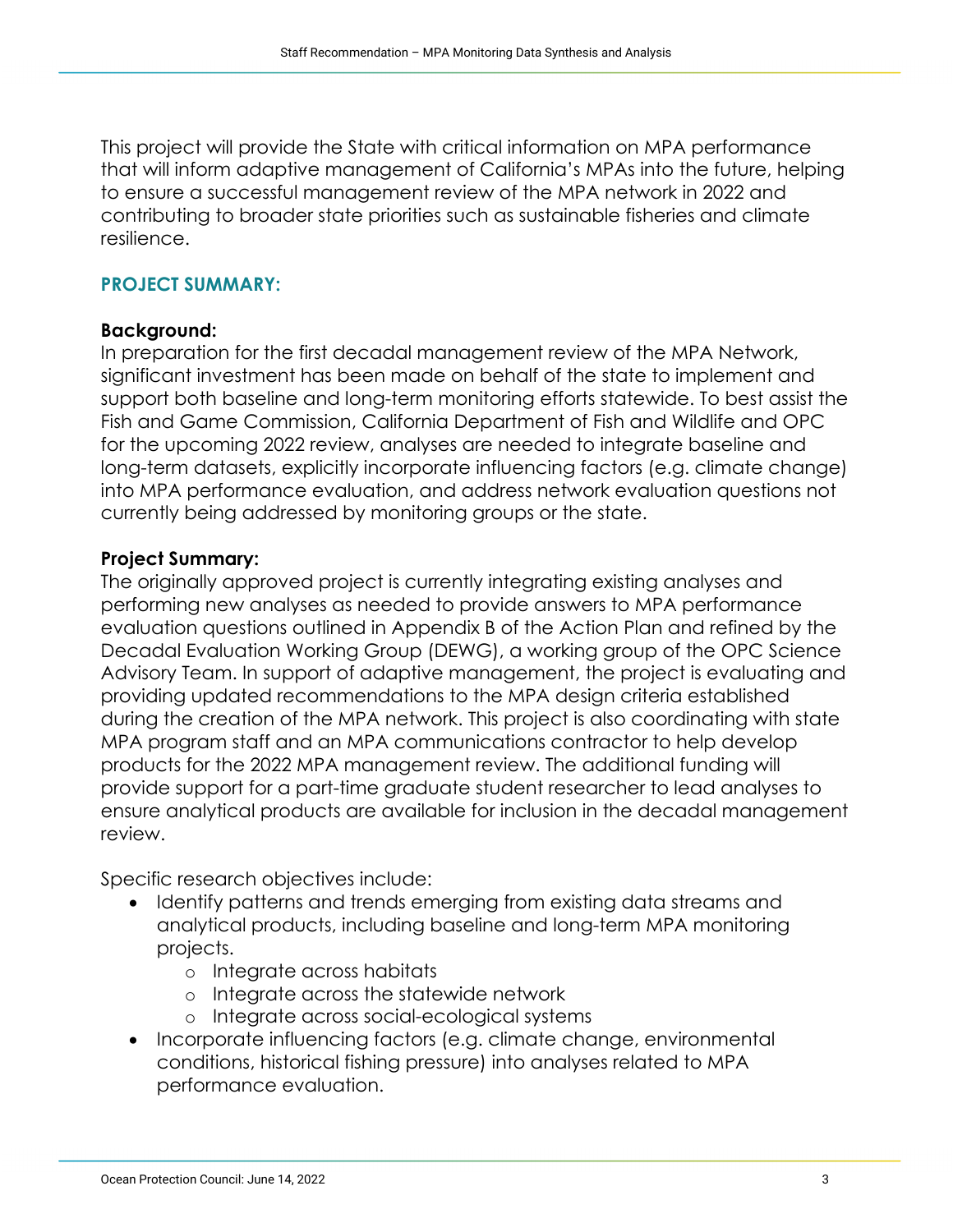- Explore MPA performance evaluation questions that are not currently being addressed, but for which sufficient data exist to conduct analyses.
- Evaluate MPA design criteria using best available science and cutting-edge analytical approaches.

# **About the Grantee**

The National Center for Ecological Analysis and Synthesis (NCEAS) is an independent research affiliate of the University of California Santa Barbara. NCEAS applies a solutions-oriented approach through synthesizing existing data sources, facilitating scientific collaborations among researchers with diverse expertise, and advancing transparent science that is accessible to both the scientific community and the greater public.

# **Project Timeline**

February 2021 - March 2023

## **PROJECT FINANCING:**

Staff recommends that the Ocean Protection Council (OPC) authorize encumbrance of up to \$89,632 to the National Center for Ecological Analysis and Synthesis (NCEAS), based at UC Santa Barbara, to conduct analysis and synthesis of MPA monitoring data. Council approval for this minor budget augmentation is necessary as the amount exceeds the Executive Director's delegated authority to approve budget amendments of 15% of the original project budget.

| Once-Through Cooling FY 20/21 | \$89,632 |
|-------------------------------|----------|
| <b>TOTAL</b>                  | \$89,632 |

The anticipated source of funds will come from the Once-Through Cooling Interim Mitigation Program Fund Fiscal Year 20/21. OPC's Once-Through Cooling Interim Mitigation Program prioritizes mitigation payment investment through four categories to ensure effective management of the MPA network: 1) enforcement, 2) outreach and education, 3) research and monitoring, and 4) restoration. The recommended project addresses critical research priorities to ensure effective management of the MPA Network by analyzing monitoring data that will significantly contribute to the upcoming decadal MPA management review.

## **CONSISTENCY WITH CALIFORNIA OCEAN PROTECTION ACT:**

The proposed project is consistent with the Ocean Protection Act, Division 26.5 of the Public Resources Code, because it is consistent with trust-fund allowable projects, defined in Public Resources Code Section 35650(b)(2) as projects which: